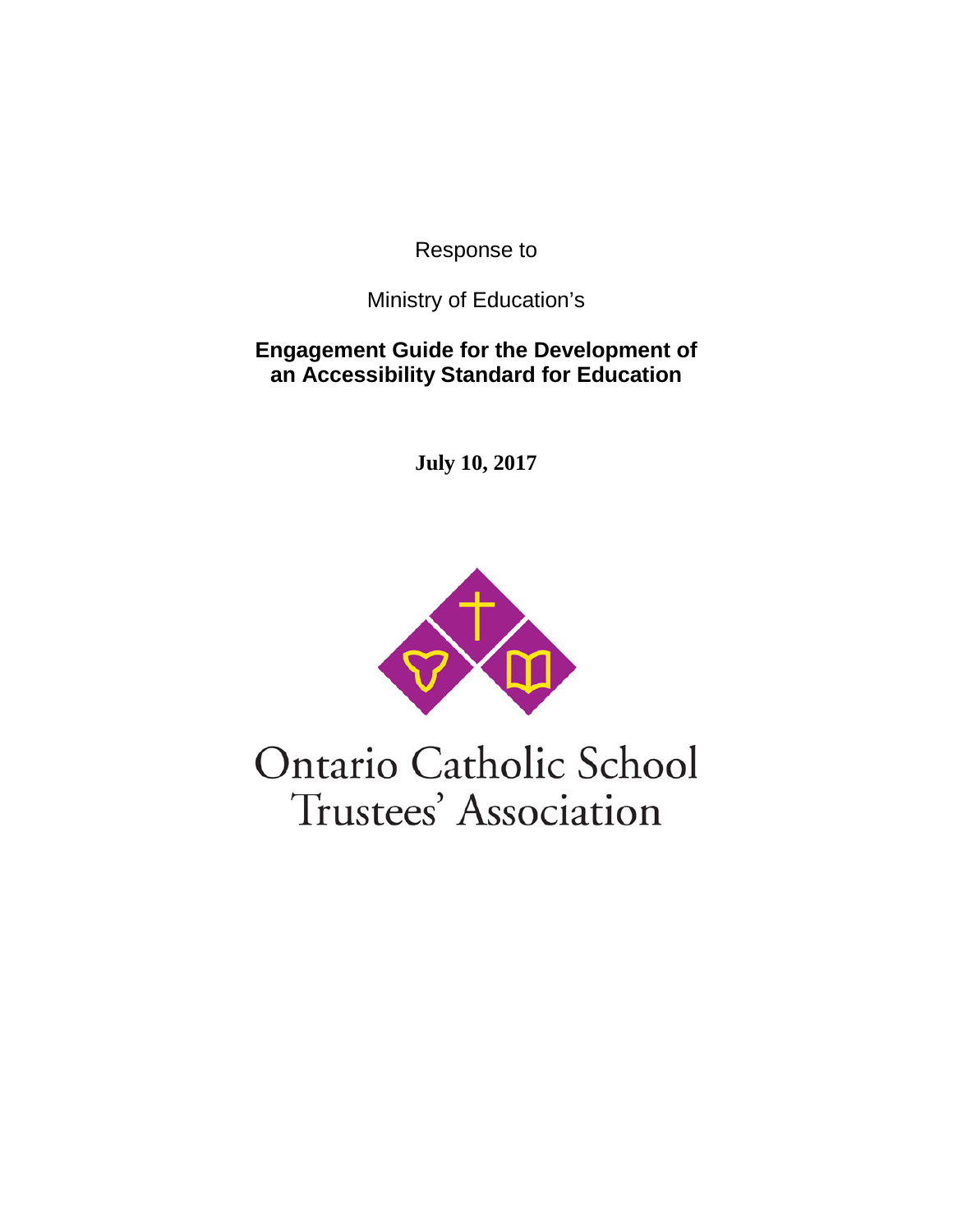# **Ontario Catholic School Trustees' Association**

# **Mission Statement**

Inspired by the Gospel, the Ontario Catholic School Trustees' Association provides the provincial voice, leadership and service for elected Catholic school trustees to promote and protect publicly funded **Catholic education in Ontario.** 

# **Vision Statement**

**Ontario is enriched by a publicly funded Catholic** education system, governed by locally elected Catholic school trustees who serve with faith, commitment and compassion.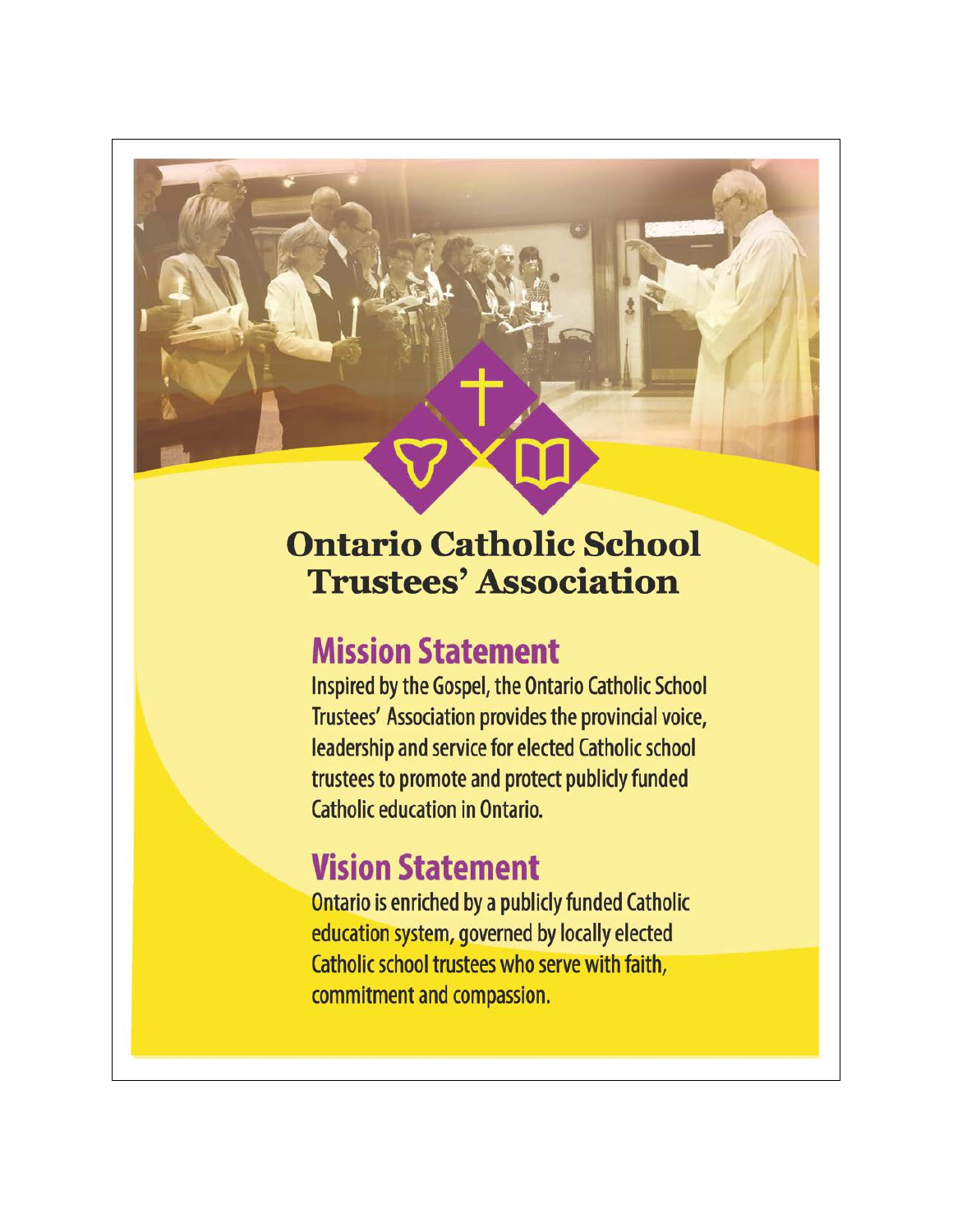#### **Introduction**

On behalf of the Ontario Catholic School Trustees' Association ("OCSTA") we are pleased to provide you with our submission on the development of an "Accessibility Standard for Education". The recommendations contained within this report reflect extensive consultations with our Catholic school boards.

OCSTA was founded in 1930. It represents 237 elected Catholic trustees who collectively represent 29 English-language Catholic district school boards. These school boards educate approximately 545,000 students from junior kindergarten to grade 12 and adults in continuing education programs province-wide.

Inspired by the Gospel, the Mission of the Ontario Catholic School Trustees' Association is to provide leadership, service and a provincial voice for elected Catholic school trustees who seek to promote and protect publicly funded Catholic education in Ontario.

#### **Context for the Development of an Accessibility Standard in Catholic School Boards**

Since the passage of the *Accessibility for Ontarians with Disabilities Act, 2005,* ("AODA") and its key regulations O. Reg. 429/07 and O.Reg. 191/11 providing schools with specific requirements in customer service and standards for accessibility, Ontario's 29 Catholic school boards have worked diligently to provide an environment in each of its facilities that fosters independence, dignity and respect for all board students and staff with disabilities. Our school boards are fully committed to providing services that are free of barriers and biases to our students, parents and the broader school community.

Our member boards strive to ensure that the principle of equal opportunity is reflected and valued in our learning and working environments. They are committed to ensuring that people with disabilities have equal opportunities to access services, programs and educational experiences that are available to all others they serve.

Catholic school boards in Ontario have continued to meet all targets and timelines in respect of the implementation of accessibility requirements in customer service, employment, information and communication, and student transportation. In addition, Ontario's Catholic school boards have developed multi-year accessibility plans, as required by O. Reg. 191/11 on Accessibility Standards. In general, these plans describe the measures each board will take over several years to identify, remove and prevent barriers to people with disabilities who work, learn and participate in the school community primarily in the areas of customer service, employment, information and communication, and student transportation.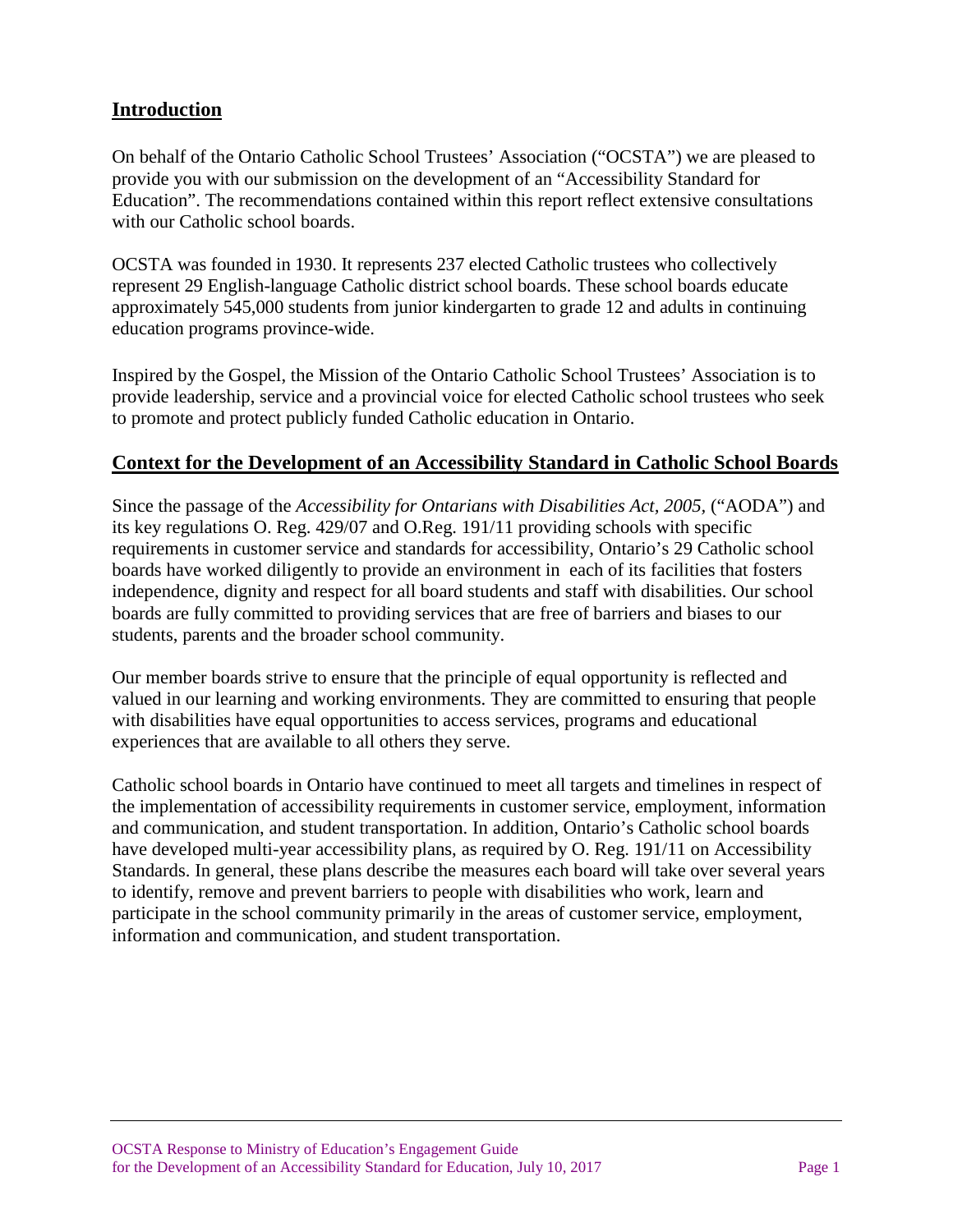#### **School Board Process and Policy Development**

In terms of the manner through which these multi-year plans are developed, Catholic school boards have accessibility working groups comprised of senior board staff and student representatives. These working groups consult with their Special Education Advisory Committees, Catholic School Councils, local Principal/Vice Principal Associations, local Union Representatives and persons with disabilities in establishing specific barrier removal and prevention strategies. These multi-year plans are also reviewed annually and are subject to overall school board approval. Each board is required to issue an "annual report" on the progress made in achieving the goals outlined in its multi-year plan. Also boards are required to file periodic progress reports on compliance with the regulations for accessibility.

With regard to the funding of specific initiatives within school boards' multi-year plans, through the standard budgeting processes key barrier removal projects are identified, prioritized and completed in a coordinated effort from within existing board financial resources. Without specific, earmarked provincial funding for accessibility requirements, boards will struggle to reach full compliance by 2025.

#### **Defining an Education Accessibility Standard**

According to the Accessibility for Ontarians with Disabilities Alliance ("Alliance") Discussion Paper<sup>[1](#page-3-0)</sup>, an "education accessibility standard" is:

An enforceable regulation that the Ontario government would enact under the AODA. It would set out measures that school boards must take to remove and prevent accessibility barriers that impede students with disabilities from fully participating in, being fully included in, and fully benefitting from education programs in Ontario. It would set deadlines for action. $<sup>2</sup>$  $<sup>2</sup>$  $<sup>2</sup>$ </sup>

The Alliance Discussion Paper goes on to describe some of the features of an Accessibility Standard for Education that need to be addressed. For example, the concept of disability should include students with physical, mental, sensory, intellectual, mental health, learning, communications, and neurological impairments. These forms of disability are currently covered by the Ontario Human Rights Code. In addition, the Accessibility Standard for Education should also include the following measures:

- Actions that make it easier to include students with disabilities in the mainstream of school activities and programs;
- Accessibility standards for new buildings;
- Digital accessibility requirements for on-line learning;
- Provincial standards on service animals;
- Curriculum based "universal design in learning principles";
- Measures to remove attitudinal barriers that impede full inclusion of students with disabilities.

<span id="page-3-1"></span><span id="page-3-0"></span><sup>&</sup>lt;sup>1</sup> This advocacy group is comprised of several non-profit disability rights groups. These include the CNIB, Canadian Mental Health Association, Easter Seals and March of Dimes among several other local groups across Ontario.<br><sup>2</sup> See page 2 Discussion Paper, November 2016 [\(www.aodalliance.org\)](http://www.aodalliance.org/)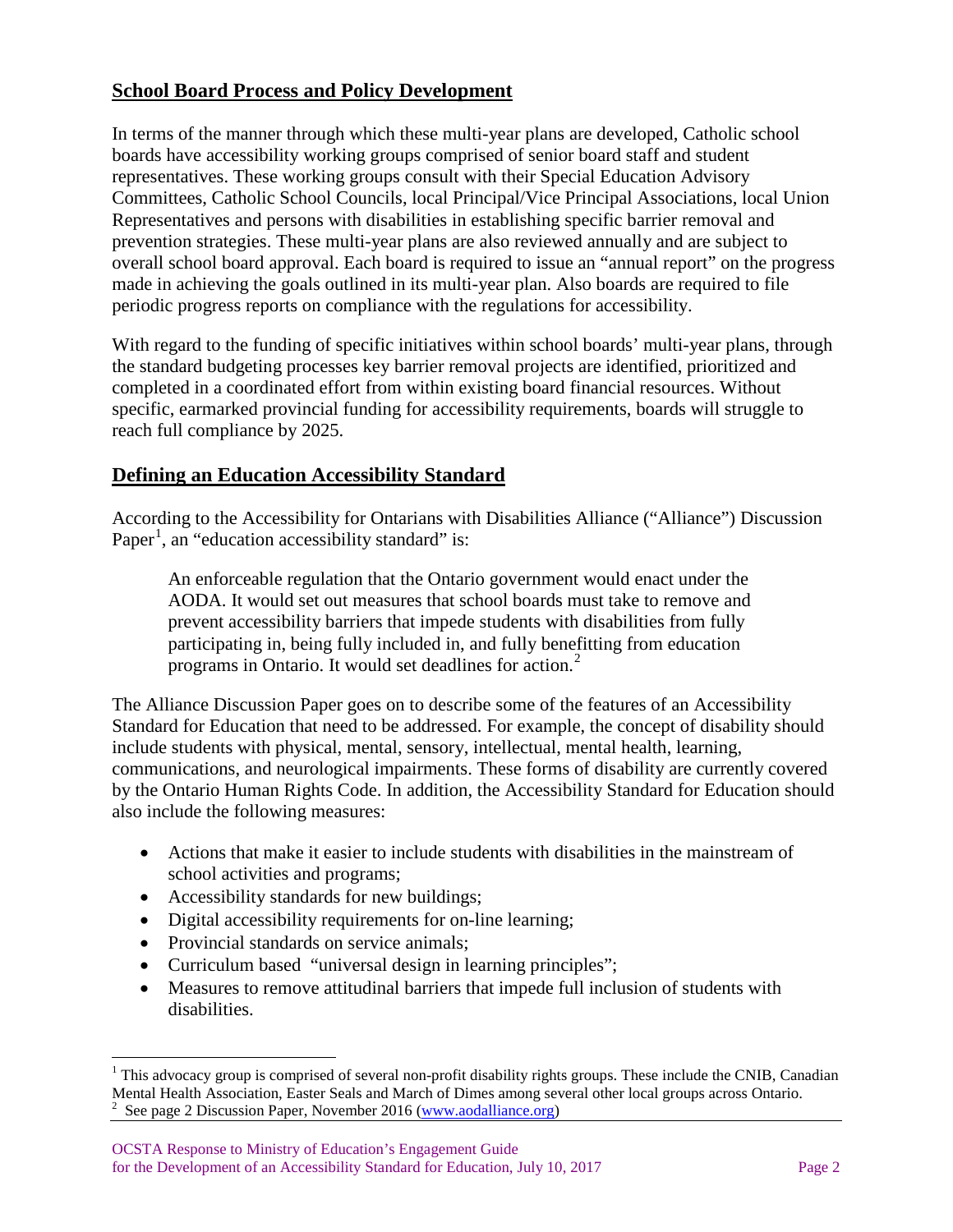OCSTA supports many of these general recommendations; however, individual school boards should maintain the autonomy and flexibility to determine local board policies. For example, the province may prescribe the need for school boards to have a service animal policy or procedure, but not dictate the specific requirements of that policy or procedure.

The Discussion Paper suggests that achieving an Education Accessibility Standard should not entail new government funding. However, this suggestion fails to appreciate the financial resources, staff time and other capital and operational resources required to support students with the range of disabilities identified above. It also fails to understand the costs associated with some of the key implementation requirements of such a standard. For example, the necessary inservice training programs for board staff that must be created to implement an education accessibility regulation and the costs associated with creating educational materials in accessible formats.

#### **Tools to Support Accessible Education**

The Ontario Education Services Corporation ("OESC"), a joint initiative of all trustee and school board associations, has developed a comprehensive set of resources to support school boards with complying with the requirements in respect of accessibility standards in education. In addition, the "Teachable Project" developed by OESC, provides specific resources to teachers and school boards as they develop accessibility policies for students with various disabilities<sup>[3](#page-4-0)</sup>. Our school boards have collectively demonstrated leadership in ensuring that our schools are accessible and meeting the needs of students with disabilities.

#### **Recommendation:**

The Ministry and the Accessibility Directorate (and the Education Standards Committee) should continue to fund and provide support to the OESC as it develops implementation strategies and tools to enable school boards to implement an Education Accessibility Standard.

#### **Current Challenges Facing Catholic School Boards**

OCSTA's Catholic school boards will face a number of challenges in fully implementing the requirements of an Education Accessibility Standard. Based on our boards' experience with the requirements in meeting customer service and standards for accessibility described in O. Reg. 191/11, the financial costs are significant. The Ministry of Education currently does not fund via the GSN or EPO specific program dollars to assist boards in meeting the requirements of the regulation. This problem will be exacerbated with an additional Education Accessibility Standard regulation, assuming no new money is attached to its implementation. This means boards will have to adjust their existing accessibility plans and priorities and this will likely impact the timelines for full implementation of the regulations.

In addition, 28 of 29 Catholic school boards in Ontario are currently running financial deficits in their special education program areas. Boards must adjust various budget items to ensure special education students receive the programs and services required. Adding additional requirements

<span id="page-4-0"></span><sup>&</sup>lt;sup>3</sup> Se[e http://theteachableproject.org/accessibility/index/.](http://theteachableproject.org/accessibility/index/) The resources include policy statements, lesson plans, research reports and articles all related to accommodating students with disabilities.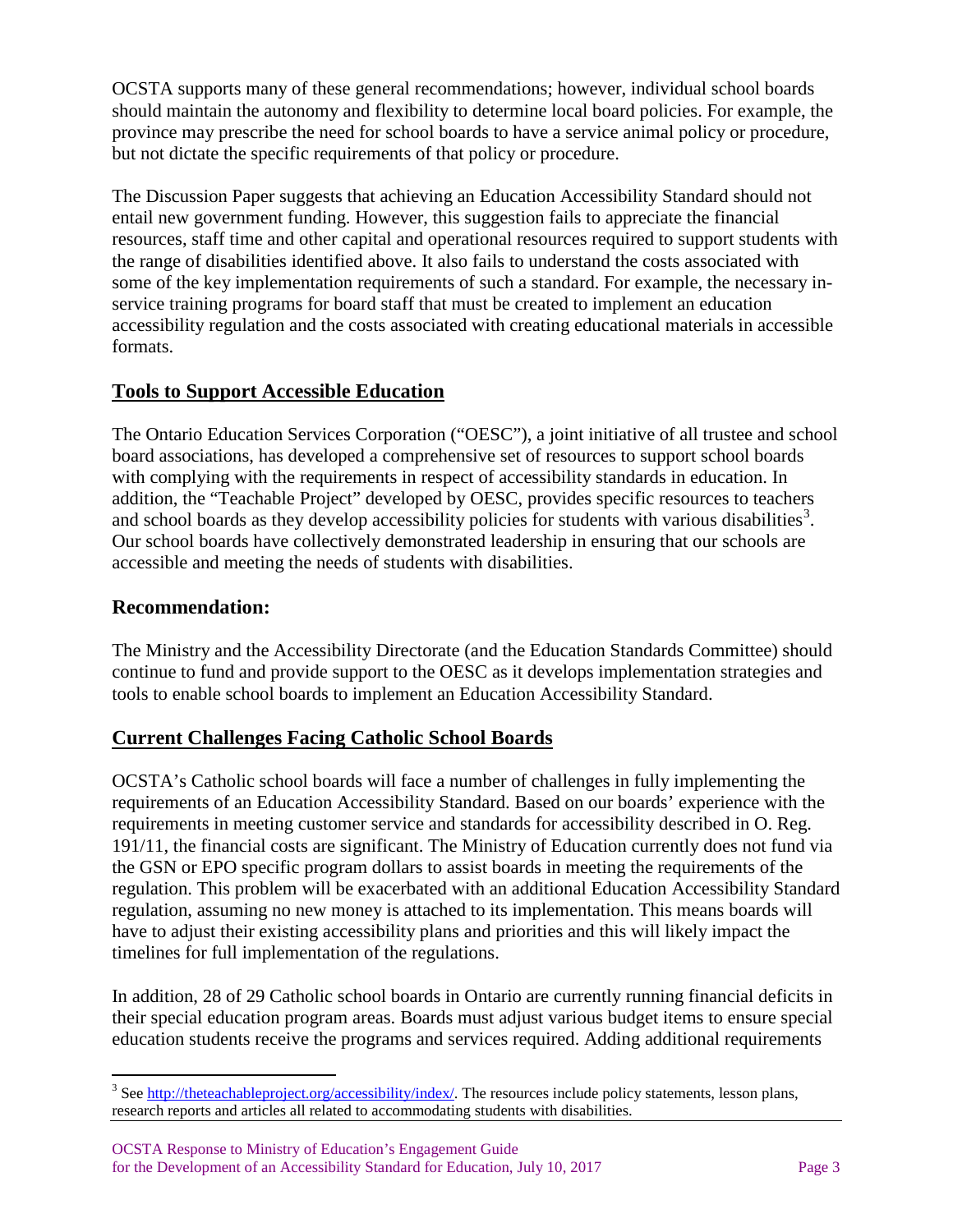through an Education Accessibility Standard without any new funding would put significant stress on already over extended budgets.

Further challenges include:

- Balancing the needs of students with multiple accommodation needs. Many students with disabilities have intersecting needs related to race, gender, cultural heritage and their specific disability. This may impact the ways in which boards provide accessible educational programs.
- Potential conflicts between making schools accessible for students with specific behavioural disabilities and ensuring schools are safe places for learning.

#### **Recommendations:**

OCSTA would strongly recommend that transitional funding is specifically allocated to any new regulations related to an Education Accessibility Standard.

In terms of multiple student accommodation needs, ensure school boards maintain the autonomy and flexibility to design programs, procedures, processes and facilities that meet their local circumstances.

### **Key Issues in Developing an Education Accessibility Standard**

The Ministry of Education's Discussion Guide for the development of an Education Accessibility Standard ("the Guide"), outlines a number of themes the standard should address.

- **1. Accessibility Awareness and Training.** Accessibility awareness and training programs are currently required under the AODA and supported by the Ontario Education Services Corporation and the Accessibility Directorate. School boards will continue to identify new training and awareness gaps in their accessibility plans to accommodate any new requirements emerging from the Education Accessibility Standard.
- **2. Awareness of Accessibility Accommodations—school board policies, programs and processes.** Ensuring that parents, students and board staff have access to information about board policies and procedures is generally a key feature of the multi-year plans. This information is on school board web sites and is available in accessible formats. Hard copies will be made available at board offices, departments, schools and various advisory councils.
- **3. Information, Communication and Inclusive Decision Making.** Catholic school boards strive to ensure that all voices are heard in identifying barriers and removing them to accommodate students with disabilities. In addition, many boards have advisory committees, Special Education Advisory groups and accessibility working groups with student with disabilities participating in them. These groups also have in many cases the mandate to update long term accessibility plans. With the new Education Accessibility Standard, these working groups will likely have an expanded mandate to identify barriers and propose barrier removal/prevention strategies to the school board.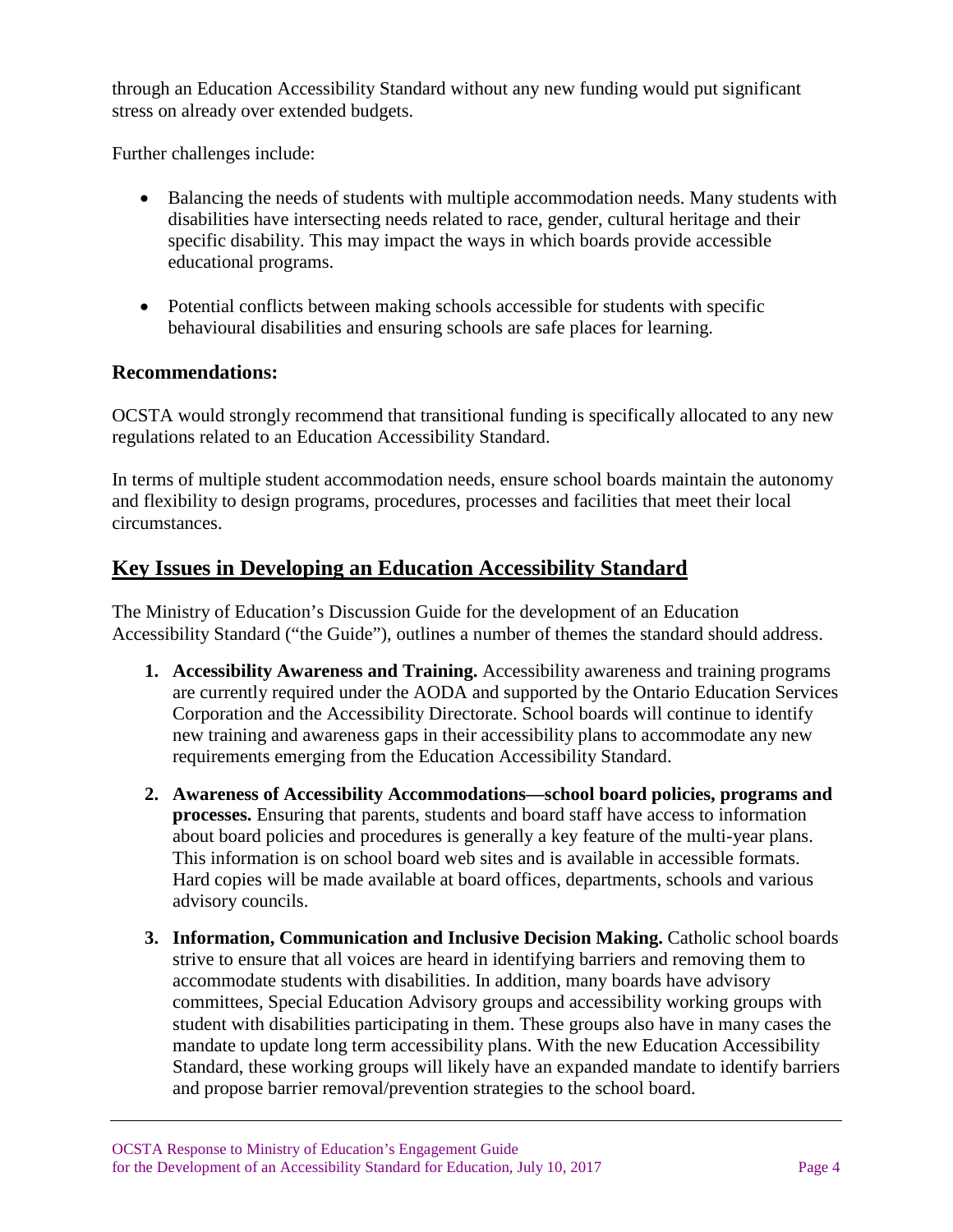- **4. Transition Planning.** Supporting children entering school from child care presents significant challenges to school boards. For example, the large increase in children on the autism spectrum entering school presents challenges in respect of obtaining the proper educational and behavioural supports and funding that most boards are struggling with. Also the coordination with various child care agencies often presents logistical issues in obtaining information in a timely manner that respects privacy issues for parents and students. To support the transition from secondary to work or post-secondary education, boards currently have a range of measures in place to support students with disabilities. Work placement programs and outreach with youth employment agencies and social service groups, are examples.
- 5. **Inclusive and Accessible Learning Spaces**: Currently school boards have made significant gains ensuring accessibility features in the design and functioning of schools. Boards are using the principles of universal and barrier free design to meet Ontario building code requirements and prioritize key capital and construction projects to remove various barriers for students and staff with disabilities. However, this mandate is met largely on a "reactive" basis due to limited funding sources. Specific funding allocated towards accessibility needs would enable school boards to develop a more systematic, effective and efficient approach to achieving accessibility standards by 2025.

#### **Conclusion**

As was stated in the outset of our submission, Catholic school boards are committed to ensuring that people with disabilities have equal opportunities to access services, programs and educational experiences currently available to all others students they serve. Ontario's Catholic school boards have demonstrated a commitment to and leadership for inclusive education for many years. OCSTA welcomes the opportunity to participate in the development of an Education Accessibility Standard.

- 1. OCSTA believes strongly that local school boards need additional transitional funding allocated to any new regulations related to an Education Accessibility Standard.
- 2. In terms of addressing multiple student accommodation needs, OCSTA recommends that school boards maintain the autonomy and flexibility to design programs, procedures, processes and facilities that meet their local circumstances.
- 3. In terms of the implementation of the education accessibility standard, the Ministry of Education, the Accessibility Directorate and other agencies should explore how various tools and training programs can be more effective in supporting school boards. The lessons learned from the implementation of existing regulations could be a starting point for such discussions.
- 4. In addition, the Ministry should provide funding to OESC as they develop supports for school boards in Ontario.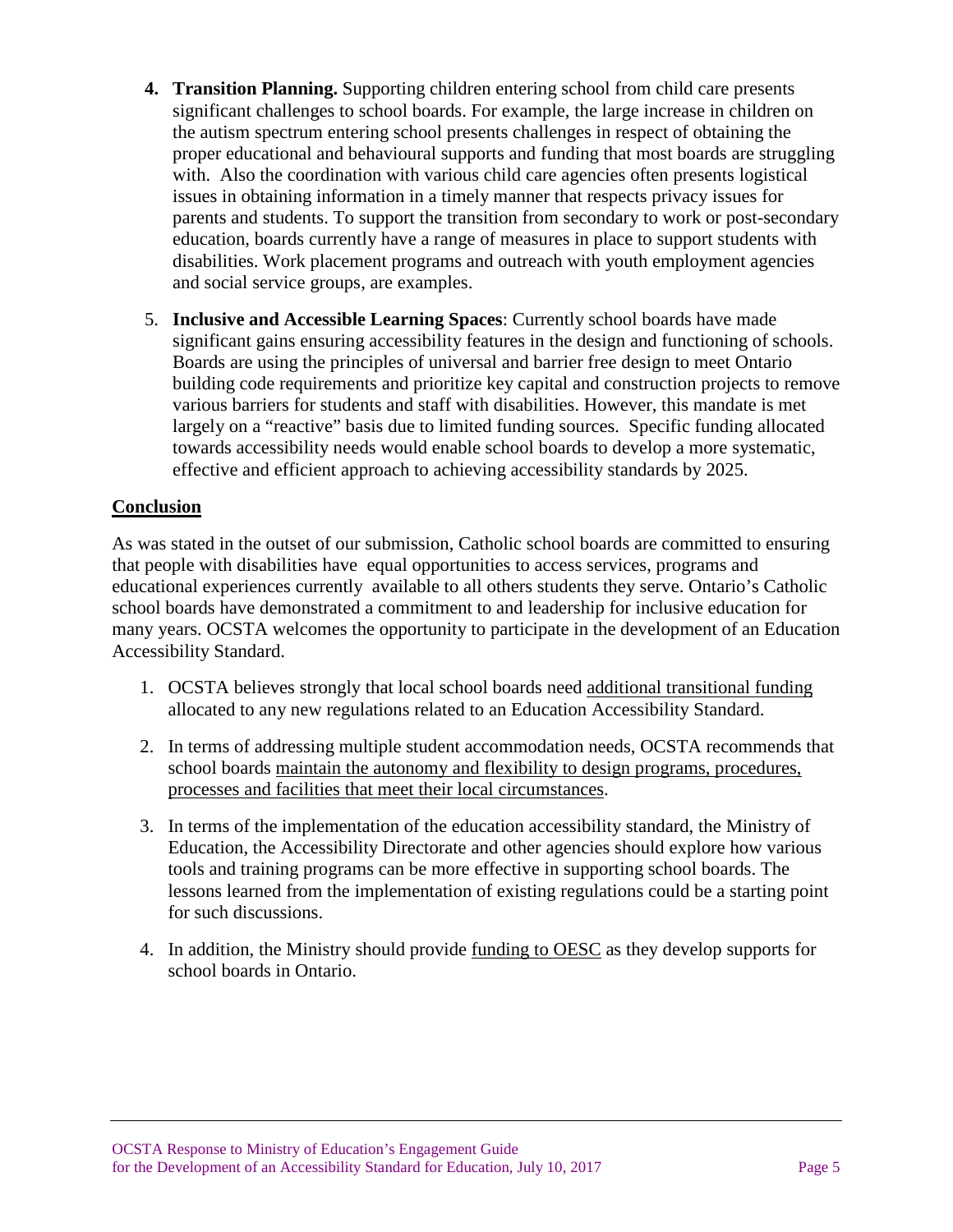### Ontario Catholic School Trustees' Association BOARD OF DIRECTORS

## 2016-2017

| Patrick Daly, President               | Hamilton Wentworth Catholic District School Board                |
|---------------------------------------|------------------------------------------------------------------|
| Beverley Eckensweiler, Vice President | Bruce-Grey Catholic District School Board                        |
| Kathy Burtnik, Past President         | Niagara Catholic District School Board                           |
| Ann Andrachuk                         | <b>Toronto Catholic District School Board</b>                    |
| Michael Bellmore                      | <b>Sudbury Catholic District School Board</b>                    |
| <b>Clifford Casey</b>                 | Brant Haldimand Norfolk Catholic District School Board           |
| Carol Cotton                          | York Catholic District School Board                              |
| Michael Del Grande                    | <b>Toronto Catholic District School Board</b>                    |
| Marino Gazzola                        | <b>Wellington Catholic District School Board</b>                 |
| Michelle Griepsma                     | Peterborough Victoria Northumberland & Clarington<br><b>CDSB</b> |
| Arlene Iantomasi                      | Halton Catholic District School Board                            |
| <b>Todd Lalonde</b>                   | <b>CDSB</b> of Eastern Ontario                                   |
| <b>Colleen Landers</b>                | Northeastern Catholic District School Board                      |
| Paul Landry                           | Kenora Catholic District School Board                            |
| Mark Mullan                           | <b>Ottawa Catholic School Board</b>                              |
| Mario Pascucci                        | Dufferin-Peel Catholic District School Board                     |
| <b>Thomas Thomas</b>                  | Dufferin-Peel Catholic District School Board                     |
| Linda Ward                            | St. Clair Catholic District School Board                         |
| Bishop John Boissonneau               | <b>ACBO Liaison to OCSTA</b>                                     |
| Fr. Patrick Fitzpatrick               | Chaplain                                                         |
| Nick Milanetti                        | <b>Executive Director</b>                                        |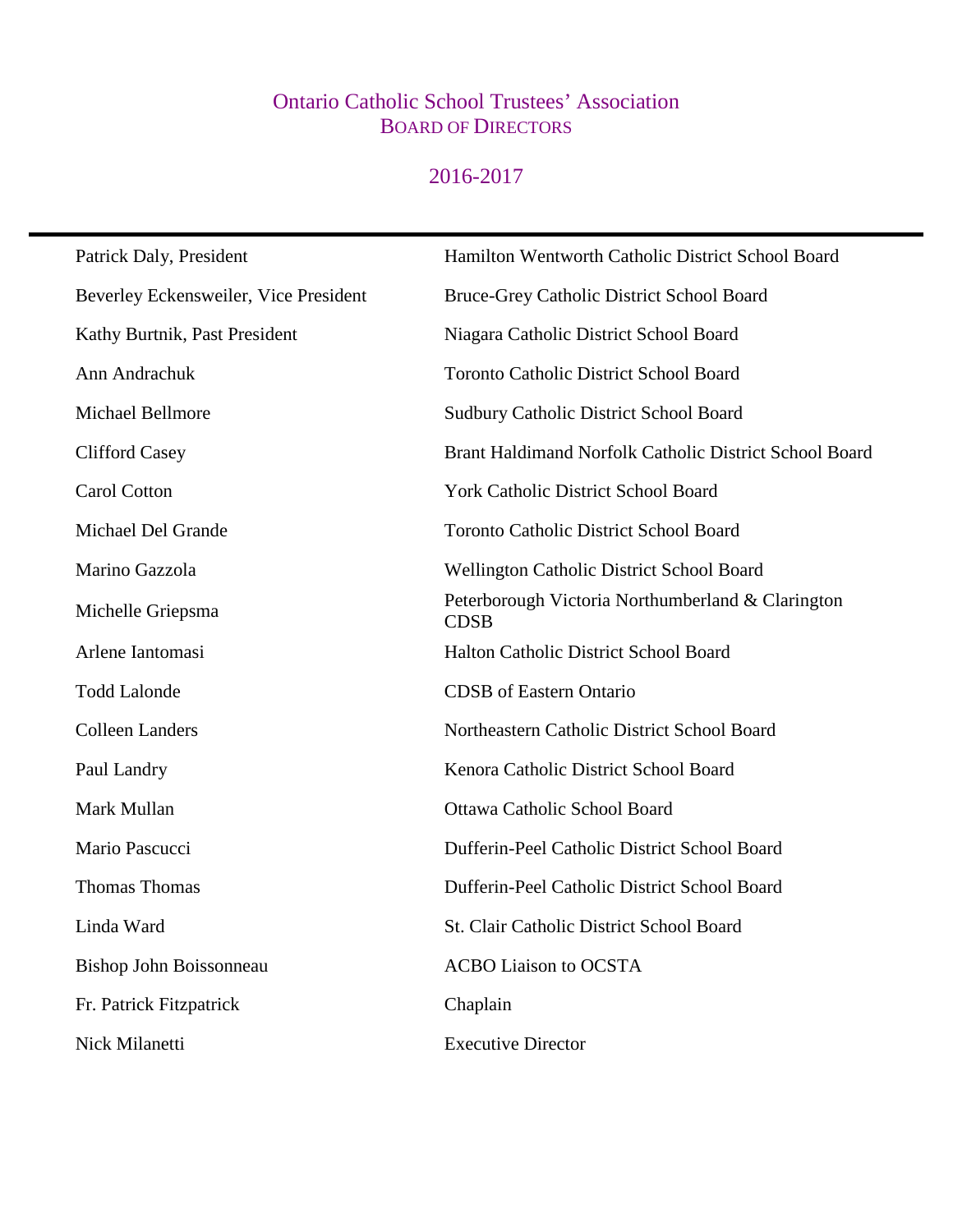### **NOTES**